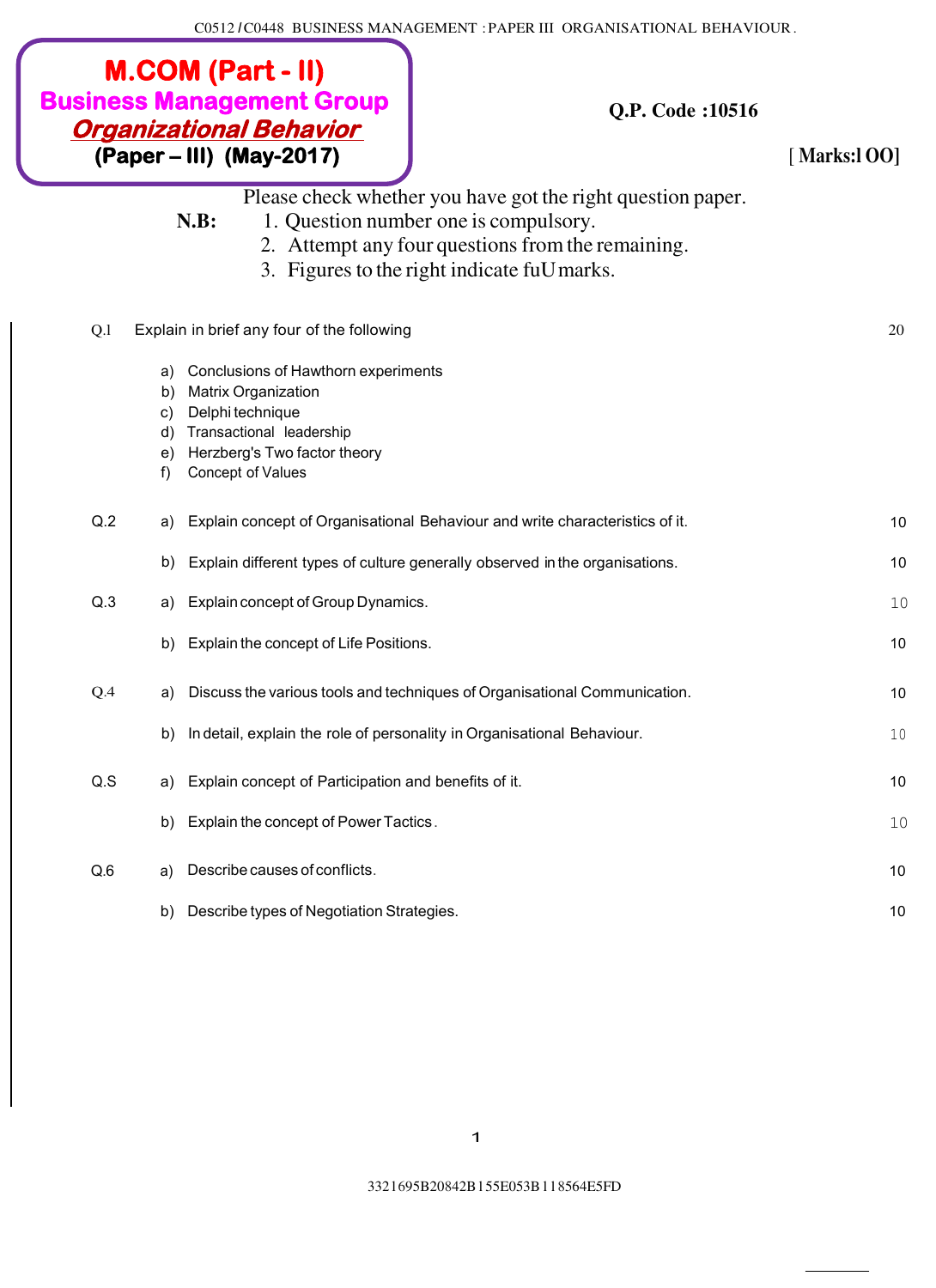# **Q.P. Code :10516**

Q.7 Solve case study and answer the questions

Sabre care study and amount the guestions<br>
Mr. Sandya Sala was made crising payer, the is adjusted guest Murinical Guessian interesting<br>
Mr. Sandya Sala was made an control of the state control of the state of the state of 3216 C346 E103 and a summer the axisticity since  $\Omega$  F.C. Code 1.00516<br>
34216 Schwarf Schwarf Schwarf Schwarf Schwarf Schwarf Schwarf Schwarf Schwarf Schwarf Schwarf Schwarf Schwarf Schwarf Schwarf Schwarf Schwarf Schwar 3321695B20842B155E053B118564E5FD3321695B20842B155E053B118564E5FD3321695B20842B155E053B118564E5FD3321695B20842B155E053B118564E5FD3321695B20842B155E053B118564E5FD3321695B20842B155E053B118564E5FD 33216962828821645428164564E5FD3321642B155E053B118564E5FD332163B118564E5FD332163B113564E5FD332163B113564E5FD332163B113564E5FD332163B113564E5FD332163B113564E5FD332163B113564E5FD332163B113564E5FD332163B113564E5FD332163B11356 3321695B20842B155E053B118564E5FD3321695B20842B155E053B118564E5FD3321695B20842B155E053B118564E5FD3321695B20842B155E053B118564E5FD3321695B20842B155E053B118564E5FD3321695B20842B155E053B118564E5FD  $328216$   $(1852985833216)$   $(18529858332226)$   $(185295856)$   $(185295856)$   $(185295856)$   $(185295856)$   $(185295856)$   $(185295856)$   $(185295856)$   $(185295856)$   $(185295856)$   $(185295856)$   $(185295856)$   $(185295856)$   $(18529$ 3321695B20842B155E053B118564E5FD3321695B20842B155E053B118564E5FD3321695B20842B155E053B118564E5FD3321695B20842B155E053B118564E5FD3321695B20842B155E053B118564E5FD3321695B20842B155E053B118564E5FD 2321<br>
2321 Solor dan analysis tanyon mengenduati dan karakteristan dan analysis tanyon mengenduati dan karakteristan<br>
3421 Solor dan analysis tanyon mengenduati dan karakteristan dan karakteristan dan analysis tanyon menge 332169185 B2638236 M20012B1285 H20012B1285<br>
325 Sobre Const Hugh your discussion of the specified to the specified to the specified to the specified of the specified of the specified of the specified of the specified of t 332169185 B2638236 M20012B1285 H20012B1285<br>
325 Sobre Const Hugh your discussion of the specified to the specified to the specified to the specified of the specified of the specified of the specified of the specified of t 332169185 B2638236 M20012B1285 H20012B1285<br>
325 Sobre Const Hugh your discussion of the specified to the specified to the specified to the specified of the specified of the specified of the specified of the specified of t 3321622216965-Washington and the property of the property of the property of the property of the property of the property of the property of the property of the property of the property of the property of the property of t 3321695B20842B155E053B118564E5FD3321695B20842B155E053B118564E5FD3321695B20842B155E053B118564E5FD3321695B20842B155E053B118564E5FD3321695B20842B155E053B118564E5FD3321695B20842B155E053B118564E5FD 332169523163442 B135658544 MAXIER JENTRE III 1980445654 MONTELES ARE CONSISTENT AND A CONSISTENT AND A CONSISTENT AND A CONSISTENT AND A CONSISTENT AND A CONSISTENT AND A CONSISTENT AND A CONSISTENT AND A CONSISTENT AND A  $529$ <br>  $329$ <br>  $329$ <br>  $329$ <br>  $332$ <br>  $352$ <br>  $352$ <br>  $362$ <br>  $352$ <br>  $362$ <br>  $362$ <br>  $362$ <br>  $362$ <br>  $362$ <br>  $362$ <br>  $362$ <br>  $362$ <br>  $362$ <br>  $362$ <br>  $362$ <br>  $362$ <br>  $362$ <br>  $362$ <br>  $362$ <br>  $362$ <br>  $362$ <br>  $362$ <br>  $362$ <br>  $362$ <br>  $362$ <br>  $362$ <br>  $362$ 3321612951951185642551185454251185457118545711854571185457118564570120118<br>
329 Color state sharped and consider property on the property of Musician Specification Center State for State<br>
3476 Color state of the considered 3321 (32) (333) (333) (333) (333) (333) (333) (334) (334) (334) (334) (334) (335) (335) (335) (335) (335) (335) (335) (335) (335) (335) (335) (345) (335) (335) (345) (335) (335) (335) (335) (335) (335) (335) (335) (335) ( 3322169585 1635855 MAX-ACBACT - 27 VIDEO OR CANSIS/TOWAL DEIX/YOUNE<br>
329 York case at Modular interest the quasipate and consistent inter statement interest them can feel and the statement interest interest interest intere 3321624881 B155C6585 BACKAGEST - PAPER III. OK CANSAST CONCLUSION INCONSERVENCE (2015)<br>
329 For other case of the most of the conserved and conserved and conserved and conserved and conserved and conserved and conserved an 33216205 States and the product of the product of the product of the state of the state of the state of the state of the state of the state of the state of the state of the state of the state of the state of the state of t Mr. Sandip Sota is versatile cricket player. He is playing for Mumbai Gymkhana Cricket Team for last seven years. His record is remarkable and consistent. He is basically a batsman. He is very talkative and open minded person. He is not afraid of calling spade a spade. He believes in hard core merit and very vocal about it. Other players laud his cricketing skills but do not appreciate his nature. He desired to be Captain of the team upon his past sound cricketing record. But management of Mumbai Gymkhana, preferred other equally bright candidate but junior to Mr. Sandip. The candidate chosen by, management is silent performer. He is not very vocal and does not speak his mind to exhibit any Prejudice. Mr. Sandip is shocked and surprised by this move. He feels victimised by politics. Management thinks, it's not only cricketing merit, but other qualities also do matter in such decisions. 10

- 1. Do you feel politics has taken toll on the ambitions of Mr. Sandip? Elucidate your opinion.
- 2. Is management right in selecting junior candidate for captainship? Write your opinion with justification.

\_\_\_\_\_\_\_\_\_\_\_\_\_\_\_\_\_\_\_\_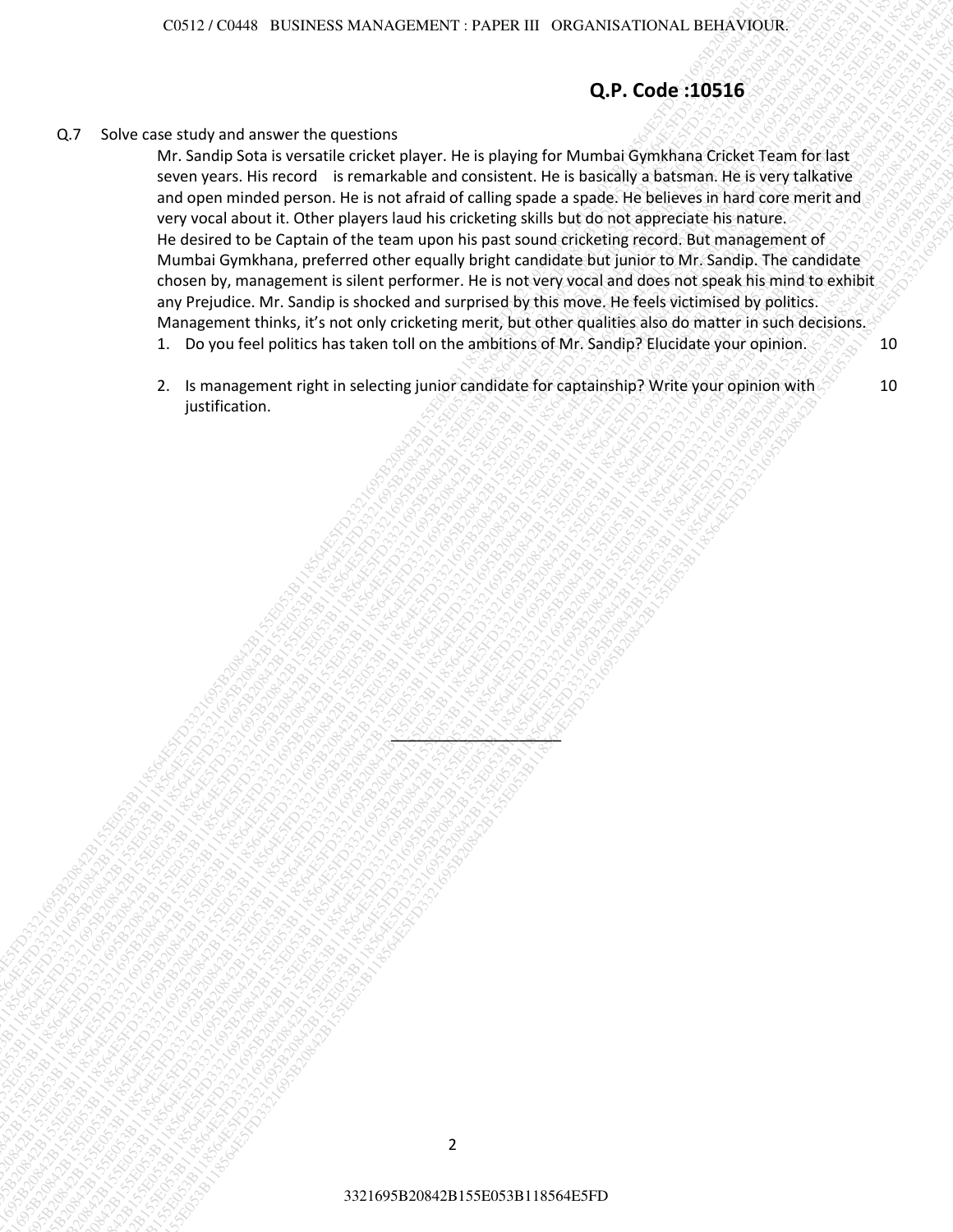# **Q.P. Code :10516**

# **[Time: 3 Hours] [ Marks:100]**

- **N.B:** १) प्रश्न क्र.१ अननवार्य
	- २) उर्वरित प्रश्नांपैकी कोणतेही चार<sup>्</sup>सोडवा.
	- ३) उजवीकडील अक पूर्ण गुण दर्शवितात.
- प्रश्न १ थोडक्यात समजावा. (कोणतेही चार)
	- अ) हॅथॉर्न अध्ययनाचे निष्कर्ष
	- ब) चौकट (मॅट्रीक्स) संघटना
	- क) डȯल्फी तांत्र
	- ड) व्यवहारात्मक नेतृत्व
	- इ) हर्झबर्ग दोन घटक सिद्धांत
	- फ) मुल्य संकल्पना

|          |                                                                                                 | Q.P. Code: 10516 |
|----------|-------------------------------------------------------------------------------------------------|------------------|
|          |                                                                                                 |                  |
|          | [Time: 3 Hours]                                                                                 | [Marks:100]      |
|          | Please check whether you have got the right question paper.<br>N.B:<br>१) प्रश्न क्र.१ अनिवार्य |                  |
|          | २) उर्वरित प्रश्नांपैकी कोणतेही चार सोडवा                                                       |                  |
|          | 3) उजवीकडील अंक पूर्ण गुण दर्शवितात.                                                            |                  |
|          |                                                                                                 |                  |
| प्रश्न १ | थोडक्यात समजावा. (कोणतेही चार)                                                                  | २०               |
|          | आ) हॅथॉर्न अध्ययनाचे निष्कर्ष                                                                   |                  |
|          | ब) चौकट (मॅट्रीक्स) संघटना                                                                      |                  |
|          | क) डेल्फी तंत्र                                                                                 |                  |
|          | ड) व्यवहारात्मक नेतृत्व                                                                         |                  |
|          | इ) हर्झबर्ग दोन घटक सिद्धांत                                                                    |                  |
|          | फ) मुल्य संकल्पना                                                                               |                  |
| प्रश्न २ | अ) संघटनात्मक वर्तणूक संकल्पना समजवा आणि तिची गुणवैशिष्ट्ये लिहा.                               | १०               |
|          | ब) संघटनेत आढळणाऱ्या विविध संस्कृती विशद करा.                                                   | १०               |
| प्रश्न ३ | आ) 'गट प्रेरकशक्ती' संकल्पना समजवा.                                                             | १०               |
|          | ब) 'आयुष्य भूमिका (स्थान)' संकल्पना विशद करा.                                                   | १०               |
| प्रश्न ४ | अ) संघटनात्मक संवादाची तंत्र आणि साधनांविषयी चर्चा करा.                                         | १०               |
|          | ब) संघटनात्मक वर्तणुकीत, व्यक्तिमत्वाची भूमिका विस्ताराने समजवा.                                | १०               |
|          | अ) 'सहभाग' संकल्पना समजवा आणि तिचे फायदे लिहा.                                                  |                  |
| प्रश्न ५ | ब) 'सामर्थ्य डावपेच' संकल्पना समजवा                                                             | १०<br>१०         |
|          |                                                                                                 |                  |
| प्रश्न ६ | आ) संघर्षाची कारणे विशद करा.                                                                    | १०               |
|          | ब) वाटाघाटी डावपेच प्रकारांचे वर्णन करा.                                                        | १०               |
|          |                                                                                                 |                  |
|          |                                                                                                 |                  |
|          |                                                                                                 |                  |
|          | 3                                                                                               |                  |
|          |                                                                                                 |                  |
|          | 3321695B20842B155E053B118564E5FD                                                                |                  |